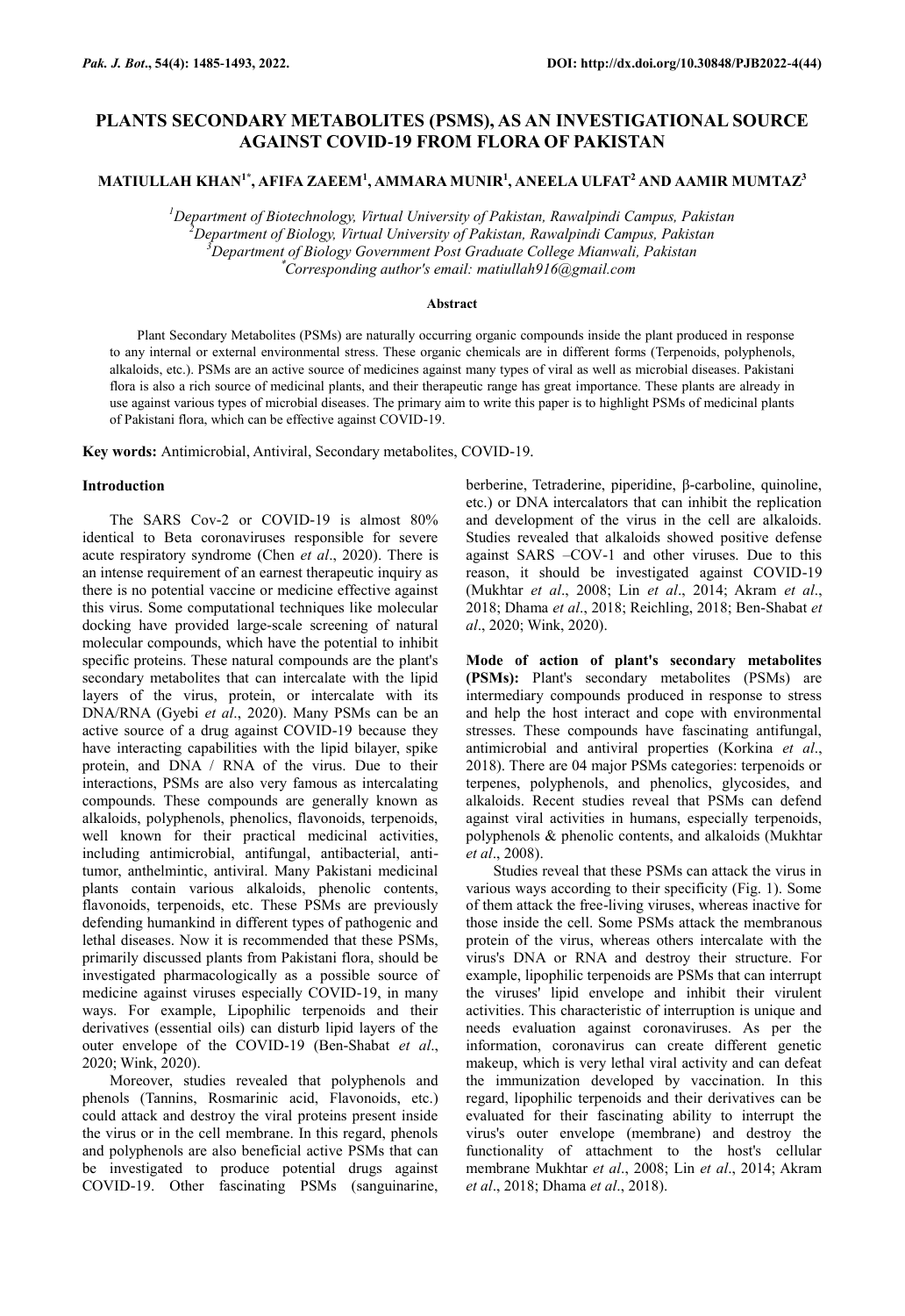Similarly, flavonoids, rosemerenic acids, and tannins are important PSMs that can attack the membranous proteins of the virus and destroy their structure. Phenols and polyphenols can be investigated for their phytochemical and pharmacological importance against COVID-19 because PSMs can destroy the proteins structuring the body of COVID-19. There is another group of PSMs, including β-carboline and quinoline alkaloids, which attack the DNA or RNA of the virus and destroy it. These DNA RNA intercalators can be effective against COVID-19 also as they have already shown the potential defense against SARS and MARS coronaviruses. Moreover, different studies demonstrate that coronaviruses can modify their genetic makeup, producing new strains, and vaccinations against

modified strains become inactive. At the same time, alkaloids are PSMs that can intercalate with the DNA/RNA and demolish the corona virus's functionality. So, the pharmacological investigation against coronaviruses can indeed be a potential source of the drug (Mukhtar *et al*., 2008; Lin *et al*., 2014; Akram *et al*., 2018; Dhama *et al*., 2018; Reichling, 2018; Ben-Shabat *et al*., 2020; Wink, 2020).

In Pakistan, there are about 6000 to 7000 plant species, out of which about 700 species are actively participating in the medicinal field. In this review, we will explain the multifunctional PSMs present in the Pakistani Medicinal Flora, which can help produce a possible drug against the COVID-19 (a novel species of coronaviruses) (Shinwari, 2010).



# **Polyphenols**

Fig. 1. Reaction sites of PSMs (Terpenoids, polyphenols, and alkaloids) with COVID-19.



Fig. 2. The structures of PSMS and their interference with COVID-19.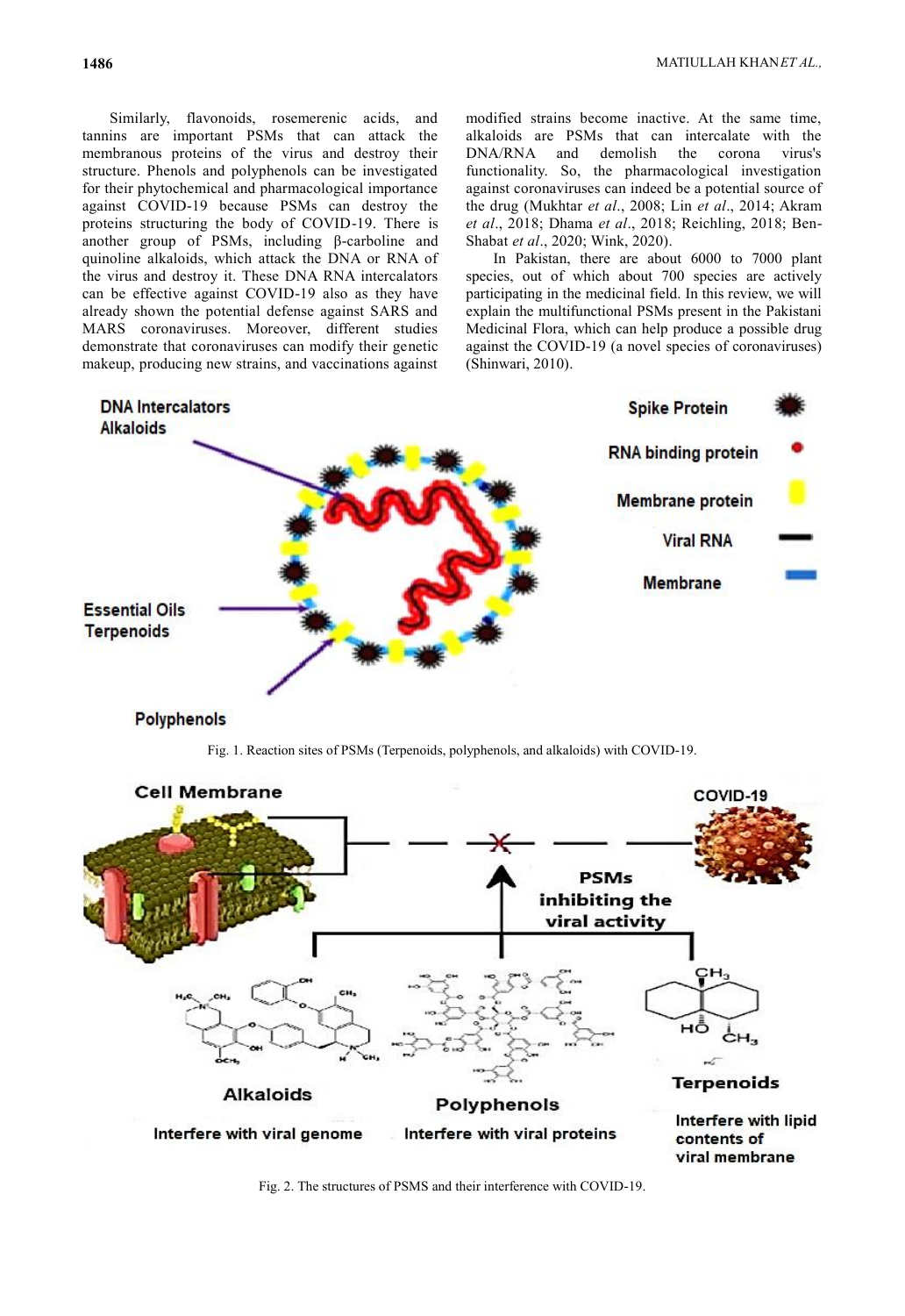|                      |                                                                                                                                    |                 |                       |                      | Table 1. Summary of medicinal plants from Pakistani flora with their PSMS & medicinal uses                                                                                                                                                           |                                                                                                                                                                                                                                                                                             |                                                                                                                  |
|----------------------|------------------------------------------------------------------------------------------------------------------------------------|-----------------|-----------------------|----------------------|------------------------------------------------------------------------------------------------------------------------------------------------------------------------------------------------------------------------------------------------------|---------------------------------------------------------------------------------------------------------------------------------------------------------------------------------------------------------------------------------------------------------------------------------------------|------------------------------------------------------------------------------------------------------------------|
| SNo.                 | Scientific name of plant                                                                                                           | Family          | Local name in<br>Pak  | Local name           | PSMs                                                                                                                                                                                                                                                 | Medicinal uses                                                                                                                                                                                                                                                                              | Ref                                                                                                              |
| $\ddot{ }$           | Caesalpinia crista L.                                                                                                              | Caesalpiniaceae | Karanjava             | Crested fever<br>nut | ferulic acid, and gallic acid, terpenoids,<br>Phenolic acids such as caffeic acid,<br>chlorogenic acid, p-coumaric acid<br>flavonoids                                                                                                                | antioxidant, antibacterial, antiviral, antimalarial,<br>cardioprotective, anti-amyloidogenic, nootropic,<br>inflammatory, analgesic, hepatoprotective,<br>wound healing, anthelmintic, insecticidal,<br>anti-tumor, anticancer, antidiabetic, anti-<br>antipyretic and antiulcer activities | (Chan et al., $2018$ )                                                                                           |
| ς.                   | Capparis decidua (Forssk.)<br>Edgew.                                                                                               | Capparaceae     | Kair, Karri,<br>Delha | Caperberry           | Hydrocarbons (Fatty acids), and<br>Stachydrine, ß-carotene, Rutin,<br>Isothiocyanate, Glucosides,<br>Isocodonocarpine.                                                                                                                               | swelling, hepatoprotective, laxative, vermifuge<br>Antiviral, asthma, arthritis, anti-inflammatory,<br>anti-fever, antimalaria, anti-rheumatism, anti-<br>properties                                                                                                                        | (Alamri et al., 2020;<br>Upadhyay, 2020)                                                                         |
| $\dot{\mathfrak{c}}$ | Carica papaya (Linn)                                                                                                               | Carecaceae      | Papeeta               | Papaya               | cyanogenic glucosides, chymopapain,<br>Papain, a-tocopherol, flavonoids,<br>cystatin, glucosinolates                                                                                                                                                 | anticancer, antiplasmodial, antihelmintic,<br>antimicrobial, anti-respiratory diseases,<br>antiamoebic, active inhibitory                                                                                                                                                                   | Airaodion et al., 2020)<br>(Seigler et al., 2002                                                                 |
| 4.                   | Cassia fistula L.                                                                                                                  | Leguminosae     | Amaltas               | Golden<br>shower     | flabotannins, saponins, flavonoids,<br>Terpenoids, steroids, tannins,<br>anthraquinone                                                                                                                                                               | Antioxidant, anti-inflammatory, anticancer,<br>antimicrobial, antivira                                                                                                                                                                                                                      | (Kumar Ramanujam et<br>al., 2014; Ravi, 2020)                                                                    |
| 5.                   | Citrullus colocynthis (L.)<br>Schrad.                                                                                              | Cucurbitaceae   | Korhtumma             | Bitter apple         | ether, Cucurbitacin B, Cucurbitacin E<br>Polyphenolic flavonoids isosapnarin,<br>Isovitexin and Isorientin 3-O-Methyl                                                                                                                                | respiratory diseases, anticancer, antibacterial, anti-<br>antidiabetic, jaundice, asthma, leprosy, anti-<br>inflammatory, antirheumatic, antioxidant<br>antihelmintic.                                                                                                                      | (Qureshi et al., 2010;<br>Hussain et al., 2014)                                                                  |
| ى.                   | C.A.Mey., Ephedra procera<br>C.A.Mey., Ephedra foliate<br>Ephedra species (Ephedra<br>intermedia Schrenk &<br>Boiss. ex C.A. Mey.) | Ephedraceae     | Asmania,<br>humma     | Joint-pine           | proanthocyanidins, volatile organic<br>alkaloids, ephedrine, flavonoids,<br>polyphenolics, lignins,<br>compounds, quinoline                                                                                                                          | chest problem, cough, asthma, antimicrobial, cold,<br>flu, chilled fever, headache, nasal congestion,<br>anti-inflammatory, antiviral,                                                                                                                                                      | Ibragic & Sofić 2015;<br>Elhadef et al., 2020)<br>(Wang et al., 2006;<br>Wang et al., 2009;<br>Lee et al., 2010; |
| $\overline{r}$ .     | Ferula assa-foetida L.                                                                                                             | Apiaceae        | Hing                  | Asafetida            | auraptene, umbelliprenin, galbanic acid,<br>daucane esters, ferutinin, ferulenol,<br>ferprenin, sinkiangenorin C and E,<br>farnesiferols $A$ and $B$                                                                                                 | inflammatory, antitumor, anticancer, anti<br>Antimicrobial, insecticidal, antiviral anti-<br>ulcerative, antiprotozoal                                                                                                                                                                      | (Salehi et al., 2019)                                                                                            |
| ∞ं                   | piperita L., Mentha spicata L.)<br>$longifolia$ (L.) L., Mentha x<br>Mentha species (Mentha                                        | Lamiaceae       | Podina                | Mint                 | Menthol, menthone, isomenthone, 1,8<br>cineole, methyl acetate, methofuran,<br>limonene, pinenes, germacrene, and<br>coumaric acid, neochlorogenic acid,<br>pulegone, rosemirinic acid, p&m-<br>caftaric acid, chlorogenic acid, o-<br>coumaric acid | diseases. Antioxidant, antityrosinase, anticancer,<br>Reduces cough, sinusitis, and throat respiratory<br>antifungal anti-inflammation, antibacterial                                                                                                                                       | Elansary et al., 2020;<br>(Fatiha et al., 2015;<br>Upadhyay, 2020)                                               |
| $\mathfrak{S}$       | Nigella sativa L.                                                                                                                  | Ranunculaceae   | Kalwanji              | <b>Black</b> cumin   | phytosterols, saponins, sterols, tamins<br>Terpenoids, alkaloids, phenols,                                                                                                                                                                           | Immunity disorders, Lung complains, anti-<br>inflammatory, anti-microbial, antiviral                                                                                                                                                                                                        | Mirzaie et al., 2020)<br>(Sheriff et al., $2015$ ;                                                               |
| $\Xi$                | Peganum harmala L.                                                                                                                 | Nitrariaceae    | Harmal booti          | Wild rue             | β carboline & quinoline alkaloids                                                                                                                                                                                                                    | Antimicrobial, hypothermic hellucenogenic,<br>anticancer                                                                                                                                                                                                                                    | (Lamchouri et al., 2000)                                                                                         |
| $\exists$            | Trachyspermum ammi L.<br>Sprague.                                                                                                  | Apiaceae        | Ajwain                | Bishop's weed        | Thymol, gamma-terpinene, pcymene, ß-<br>pinene. Cymene                                                                                                                                                                                               | Cough, congestion, antioxidants, strong fungicide,<br>germicide, anti-arthritis, relief from muscular-<br>joint pain, antiviral                                                                                                                                                             | Upadhyay, 2020)<br>(Roy et al., 2015                                                                             |
| 12.                  | Trigonella foenum-graecum L.                                                                                                       | Leguminosae     | Methi                 | Fenugreek            | terpenoids, alkaloids, saponins, tannins,<br>steroids, flavonoids                                                                                                                                                                                    | Antimicrobial, Antifungal, Antibacterial,                                                                                                                                                                                                                                                   | (ENOur <i>et al.</i> , 2015)                                                                                     |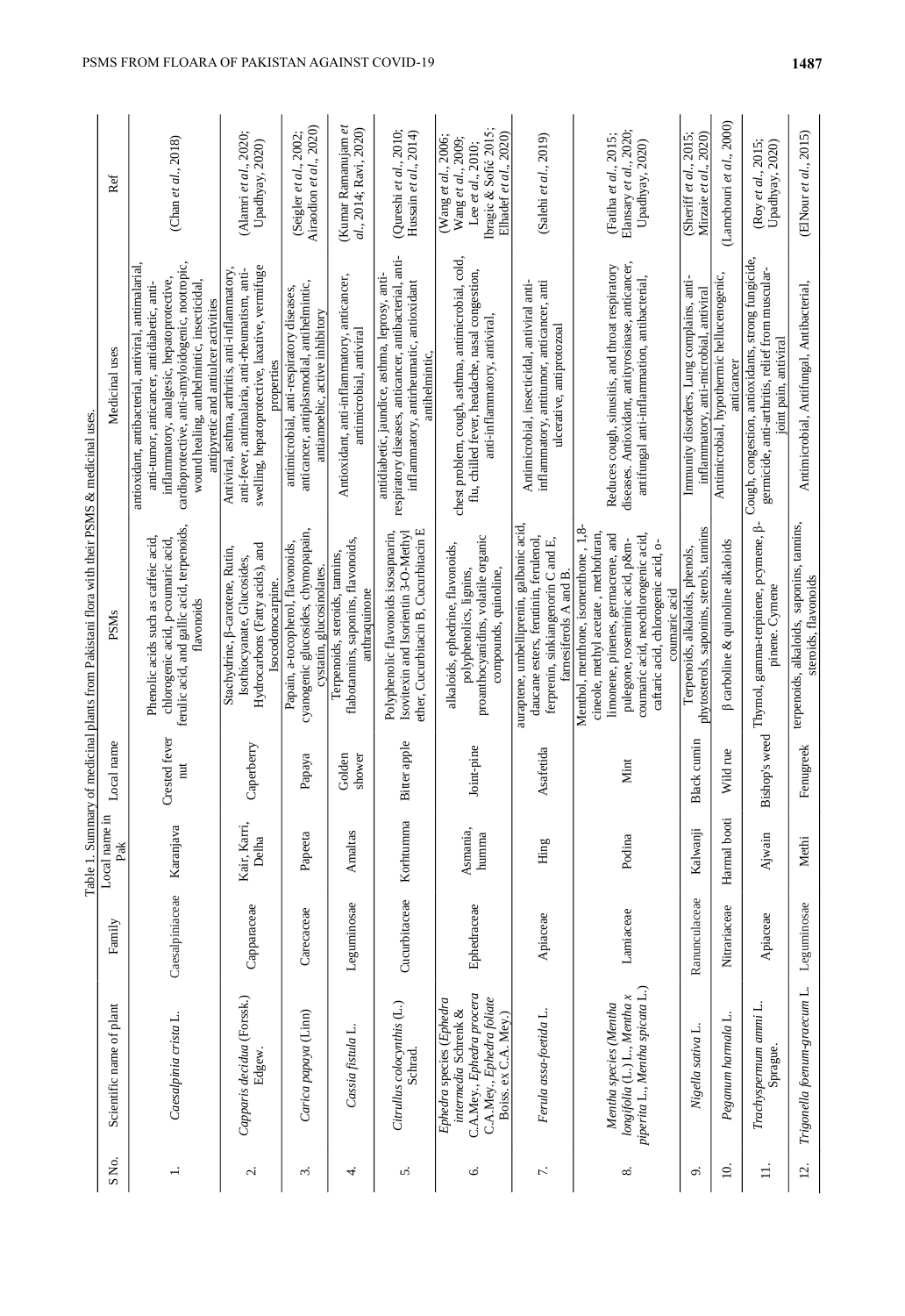

Fig. 3. Overview of PSMs.

**Evidence of antiviral activity of PSMs:** In many cases, the extraction from medicinal plants and their secondary metabolites showed intense antiviral activities. *In vitro* studies revealed that the incubation of PSMs and viruses has shown direct interference (Table 1). It led to the destruction of viral protein, its lipid layers, and the lysis of the cell. But the cell culture in which the virus already infects cells needs to be absorbed the PSMs so that they can assault the virus body (Akram *et al*., 2018; Wink, 2020).

Many PSMs are polar in their chemical nature (phenols and polyphenols). They have low absorption because they cannot pass through the channels of infected cells' semipermeable membrane. Many studies revealed that the PSMs are the active source to attack against free viral particles but are less active against infected cells (Fig. 2). For example, Tannins have many hydroxyl groups and show high aggressive binding capability against membranous proteins of free viruses. Moreover, the antiviral activity of PSMs has been evaluated *In vitro*, which showed positive results. The effects of PSMs on infected cells showed low antiviral activity because of less absorption of PSMs through biomembranes (Akram *et al*., 2018; Wink, 2020). In this regard, discussed PSMs are recommended to evaluate against coronaviruses and COVID-19 as a treating agent at the initial level of infection and as a preventive measure against this deadly pandemic.

**Terpenoids (essential oils):** Terpenoids are a very diverse and large group of naturally occurring organic compounds. Terpenes include a broad class of chemical compounds in plants, and they also have a strong odor that protects plants from different pathogens. They are lipophilic and present in many plants' essential oils (PSMs) (Van Wyk & Wink, 2018).

Recently terpenoids have gained particular importance due to their antimicrobial and antiviral activities. Terpenoids can interpolate with the lipid bilayer of the virus and disturb the configuration of its structure. By this activity, terpenoids are specific as active inhibitory compounds against viruses (Fig. 3). Some terpenoids such as betulinic acid, celasdine-B, and ursolic acid have shown vigorous antiviral activities (IC50: 1–20 g/mL), recorded using a sensitive cell culture system (Reichling, 2018). Moreover, the study reveals that terpenoids have shown higher binding affinities and vigorous inhibition with all types of coronaviruses and can be very effective against COVID-19. The outer spiky lipid layer of COVID-19 is particular for its binding characteristics with the host's cellular membrane. Whereas terpenoids are specific for attacking the lipid layer of viruses, they can destruct the lipid layer of COVID-19 and paralyze the binding characteristics (Gyebi *et al*., 2020).

Due to these fascinating defensive characteristics, pharmacological investigation on terpenoids for drug production against COVID-19 can be rewarding.

The undermentioned Pakistani medicinal plant's secondary metabolites are already known as active agents of antimicrobial and antiviral activities. Studies revealed the availability of sufficient terpenoids and other PSMs in medicinal plants. Their therapeutic investigation can be effective against viruses, especially COVID-19 (Ramanujam *et al*., 2014; ElNour *et al*., 2015; Neamah, 2018).

1. *Cassia fistula* L. is a medicinal plant that belongs to the Leguminosae family (local name Amaltas), having antibacterial and antifungal characteristics. But the study reveals a sufficient amount of terpenoids in PSMs of *Cassia fistula* L. (Ramanujam *et al*., 2014). These terpenoids can be extracted out via ethanol or hexane solvents from the plant's fresh and dried leaves and flowers (Ramanujam *et al*., 2014). Moreover, this plant's PSMs (especially terpenoids) are involved in the antiviral activity as a protein inhibitor in COVID-19. It can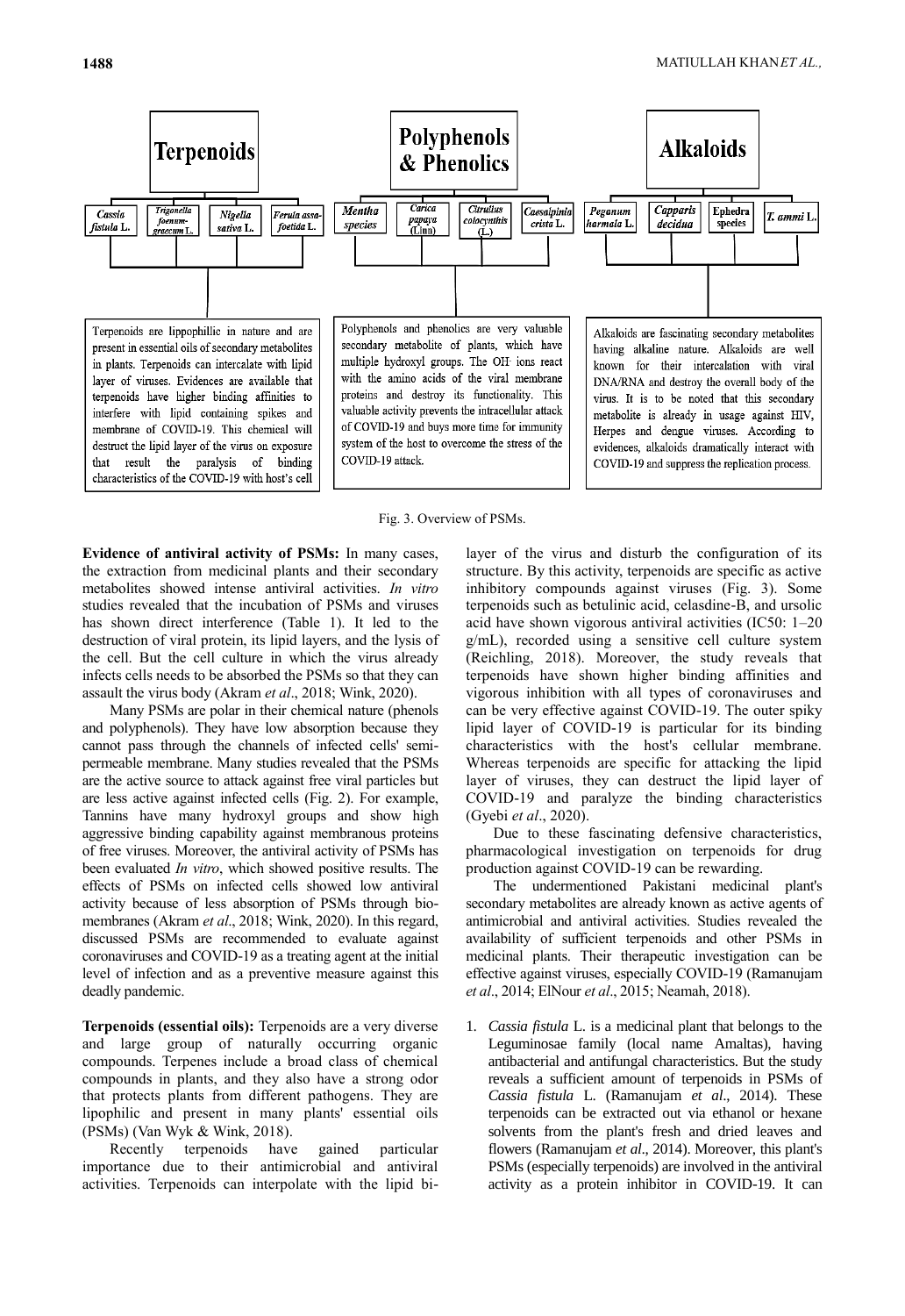dissolve the lipid layer of coronaviruses and disturb the virus's ability to attach to the host cell membrane (Ravi, 2020). In this regard, it is recommended that *Cassia fistula* L. should be investigated for its phytochemical and pharmacological characteristics against coronaviruses. Especially terpenoids of the *Cassia fistula* L. should necessarily be examined for their pharmacological characteristics against the lipid layer of COVID-19. This investigation can lead to an active source of a drug against coronavirus and its strains.

- 2. *Trigonella foenum-graecum* L. is another wellknown and one of the oldest medicinal plants of Pakistan which have effective antiviral and antimicrobial characteristics (Acharya *et al*., 2006). It is an annual legume plant used as a spice in many parts of the world (Sulieman *et al*., 2008). Studies revealed that the seeds of the *Trigonella foenumgraecum* L. herb possess a variety of toxic oils, volatile oils, and alkaloids as its secondary metabolites. These compounds are highly toxic to bacteria, parasites, and fungi and produce an active defense (Gottfried, 2007). Phytochemical analysis of this plant reveals that it also contains a sufficient amount of steroids and terpenoids which (Ramanujam *et al*., 2014) can be studied for inhibition against viruses (ElNour *et al*., 2015).
- 3. *Nigella sativa* L. Another Pakistani native medicinal plant is *Nigella sativa* L. (local name Kalwanji) belongs to the family of Ranunculaceae, which is well known for its therapeutic, antiviral, and antimicrobial importance. This plant can quickly grow in almost all parts of Pakistan. A study of PSMs of this plant shows that essential oils of the seeds of *Nigella sativa* L. contain a sufficient amount of steroids, saponins, terpenoids, and tannins (Neamah, 2018), which can be an active source of medicine against viral activities, especially COVID-19 and strains of viruses. Moreover, tannins have already been under observation for their antiviral characteristics. So, the tannins produced by Nigella sativa L. can be helpful to qualify the investigation for a drug against coronaviruses (Wink, 2020). Due to these valuable characteristics, we recommended that *Nigella sativa* L. be investigated again for its pharmacological importance to develop an effective medicinal cure against COVID-19.
- 4. *Ferula assa-foetida* L. Another essential medicinal plant of Pakistan belongs to the Apiaceae family and is well known for its antibacterial, antifungal, and antiviral activities. It has lipophilic essential oils containing terpenoids and steroids, which can react against viral activity (Salehi, Naghavi *et al*., 2019). *Ferula assa-foetida* L. can be studied for the treatment of COVID-19 due to its fascinating secondary metabolites with a sufficient amount of terpenoids and steroids. These terpenoids and steroids have been investigated against different viral species and showed a very effective response. So, it is recommended that the PSMs of this medicinal plant should also be reinvestigated for their validity against coronaviruses.

**Phenolics and polyphenols:** PSMs with aromatic rings and one or more hydroxyl groups named phenolics and polyphenols are very valuable in the medical field. These are also known as polyhydroxy phenols because of the presence of large multiples of phenol structural units. Phenols show fascinating chemistry by disassociating their hydroxyl group under physiological conditions and producing negatively charged phenolate ions. Polyphenols are the larger group of phenols that contain multiple phenolic OH groups. Polyphenols contain flavonoids, tannins, and rosemerinic acids (PSMs). The OH group of polyphenols can react with positively charged amino groups of the proteins that create inhibition by destroying the 3-dimensional structure of the protein (Wink, 2015). Due to their unique ligation with proteins, polyphenols are in medicines against microbes and viruses. The study reveals that on incubating polyphenols and viruses together, they showed active inhibitory effects against viruses by intercalating with membranous proteins.

Moreover, polyphenolic contents can intercalate with the virus's protein and DNA/RNA and can cause cell death. Thus many phenols are antiviral and can be used against all viruses (Reichling, 2018). In the light of their antiviral, anti-inflammatory, anti-carcinogenic, and antimicrobial importance, polyphenols from Pakistani medicinal flora can also be a precious source of investigation against viruses (Fatiha *et al*., 2015), especially COVID-19. Many medicinal plants of Pakistan contain many polyphenols that should be investigated for their phytochemical characteristics to produce a suitable preventive and curing drug against the world pandemic of COVID-19.

- 1. *Mentha species: Mentha* genus belongs to the Lamiaceae family. There is a very complex taxonomy of Mentha species all over the world due to their high hybridization. In Pakistan, the three species of mentha tribe are *Mentha longifolia* (L.) L.*, Mentha×piperita* L., and *Mentha spicata* L., which are essential medicinal herbs of Pakistan. Studies reveal that Mentha species contain many secondary metabolites, including rosemarinic acid, menthol, carvone, menthone, polyphenols, and flavonoids. These compounds, especially polyphenols and flavonoids, can be studied against viral activities and can be helpful against different disease-causing viruses, especially corona family (COVID-19) (Abonyi *et al*., 2009; Adem *et al*., 2020; Shah *et al*., 2020) Study revealed that different mentha species used as a home remedy against COVID-19 patients which produced positive healing effects. This evidence discovered that secondary metabolites of Mentha species should be reinvestigated for their phytochemical and pharmacological characteristics against COVID-19 (Wannes & Tounsi, 2020).
- 2. *Carica papaya (Linn)*: It is a well-known medicinal plant that belongs to the Carecaceae family locally known as Papeeta (Nugroho *et al*., 2017). This plant is traditionally famous to treat asthma, colic, fever, beriberi, malaria cancer, and dengue fever in Pakistan, Srilanka, and Malaysia (Nguyen *et al*., 2016). Many *In*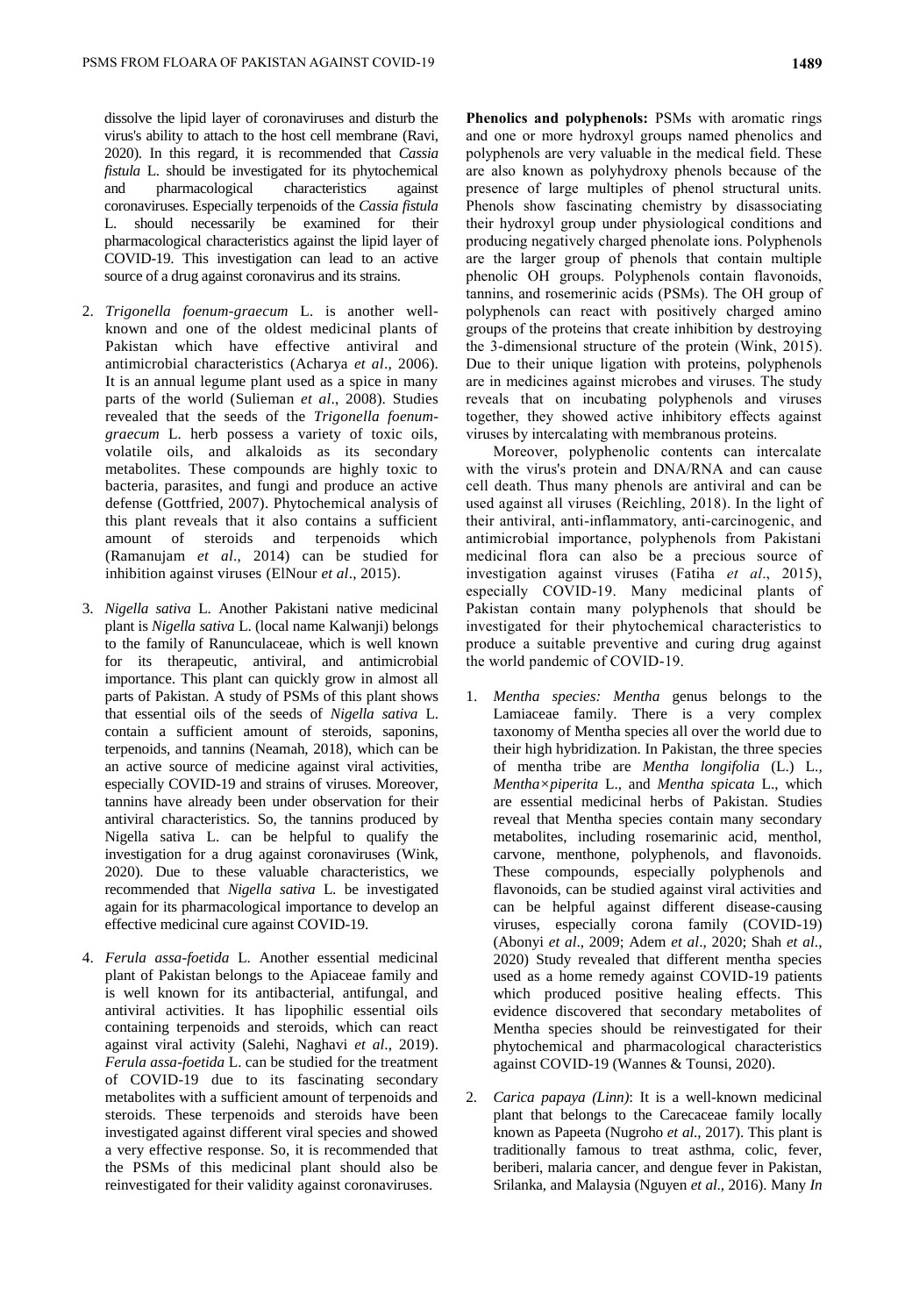*vitro* and *In vivo* experimental studies reveal that PSMs of *Carica papaya* (Linn), especially phenolics and polyphenols and their derivatives, are active in antibacterial, anti-dengue, anti-plasmodia, antiinflammatory, antifungal, and antioxidant activities (Ahmad *et al*., 2011; Baskaran *et al*., 2012; Julianti *et al*., 2014). As discussed above, phenolics and polyphenols can react with the protein contents present in the outer membrane of the viruses. Due to its highly fascinating profile of phenolic contents, *Carica papaya*  (Linn) can be studied against COVID-19 as an antiviral and immunity booster agent. So it is highly recommended that the PSMs of this particular plant be investigated pharmacologically against coronaviruses which can lead to the discovery of potential drugs against this pandemic.

- 3. *Citrullus colocynthis* (L.) Schrad: is an attractive medicinal plant of Pakistan that belongs to the Cucurbitaceae family, locally known as Korhtumma. It contains a sufficient amount of Polyphenolics, flavonoids, isosapnarin, Isovitexin, and Isorientin, which are best known PSMs for their antiviral activity, antioxidant activity, anti-cancerous activity, and against many heart diseases (Delazar *et al*., 2006). PSMs of this plant have stunning medicinal characteristics, due to which it involves in antiviral activities. This plant extract polyphenols and flavonoids should be studied against the recent breakthrough of COVID-19 because these secondary metabolites react with membrane proteins of the virus and create high resistance against viral growth and attachment. Due to its fascinating intercalation with viral membranous protein, these SMs are highly recommended to investigate against corona species (Gbadamosi, 2020).
- 4. *Caesalpinia crista* L. belongs to the Caesalpiniaceae family and is known as a vital medicinal plant worldwide. The PSMs of this plant are widely participating in anti-inflammatory, antimalarial, anthelmintic, and antipyretic drugs (Ramesh *et al*., 2010). Studies reveal that *Caesalpinia crista* L., contains a sufficient amount of polyphenolic contents, flavonoids, and other compounds, which shows complete inhibition against bacteria (gram-positive & gram-negative) and viruses (paramyxovirus & orthomyxovirus) (Usha & Sharma, 2012). Moreover, PSMs of this plant also showed antioxidant, cytotoxic, antihelmintic, cardioprotective, antipyretic, and antitumor activity (Upadhyay *et al*., 2019). Due to its pharmacological importance, PSMs of this plant should be further studied against COVID-19 (a novel coronavirus) for the preparation of possible drugs.

**Alkaloids:** Alkaloids are synthesized in plants as their secondary metabolites from amino acid predecessors and are specifically characterized by the versatility of their heterocyclic rings, such as pyrrolidine, piperidine, pyridine, indole, quinoline, isoquinoline, and tropane (Boone *et al*., 2020). Studies reveal that alkaloids are valuable PSMs that can intercalate with viral DNA or RNA and destroy its structure. Tetrandrine is a well-known alkaloid with antiinflammatory and antiviral activity (HIV, Herpes simplex virus, dengue, and ebolavirus) (Sakurai *et al*., 2015; Bhagya & Chandrashekar, 2016). Another study reveals that alkaloids are very important PSMs that can be used against coronaviruses. This study investigated the antiviral effects of the alkaloids (tetrandrine, fangchinoline, cepharanthine) against human coronaviruses OC43 infected MRC-5 cells (medical research council cell strain 5, human cells cultured from lungs tissues), which resembles SARS and MERS coronaviruses. These compounds showed complete inhibition without any toxicity and dramatically suppressed the replication of coronavirus (Kim *et al*., 2019). This study reveals that alkaloids can be reinvestigated phytochemically and pharmacologically to discover an active drug against COVID- 19 and its strains. Many medicinal plants from Pakistani flora are a potential source of alkaloids in their secondary metabolites, and their PSMs can be investigated for their antiviral characteristics. Some plants from Pakistani medicinal flora which are rich in alkaloids are discussed below:-

- 1. *Peganum harmala* L. (commonly known as Hermal Booti) is an herbal plant, belongs to the Nitrariaceae family. It is a perennial, glabrous plant that grows spontaneously in the Middle East and a well-known medicinal plant of Pakistani flora that grows in almost all parts of Pakistan. All parts of the plant (root, seed, fruit, and bark) have been used as folk medicine from ancient times to treat respiratory disorders, diabetes, asthma, hypertension, and rheumatism (Zhao *et al*,. 2011; Moloudizargari *et al*,. 2013; Niroumand *et al*,. 2015). The study reveals that *P. harmala* contains a variety of PSMs, including alkaloids, flavonoids, polysaccharides, and anthraquinones (Moradi *et al*., 2017). Literature survey revealed that alkaloids of *P. harmala* have fascinating antiviral (Kiani *et al*., 2007; Asgarpanah & Ramezanloo, 2012), antifungal and antibacterial, characteristics (Nenaah, 2010). Due to its highly dominant PSMs, especially alkaloids, *P. harmala* can be studied as an active drug against COVID-19 because this plant is already used as a medicine against respiratory and inflammatory diseases. It has very valuable PSMs which can intercalate with the viral genome and can destroy its configuration (Mirzaie *et al*,. 2020)
- 2. **Ephedra species:** Study reveals that ephedra species (*Ephedra intermedia* Schrenk & C.A.Mey*., Ephedra procera* C.A.Mey*., Ephedra foliate* Boiss. ex C.A.Mey.) are important medicinal plants of Pakistan that belong to the Ephedraceae family. These ephedra species are widely used as a medicine against chest problems, cough, and asthma. Phytochemical study of ephedra species revealss the availability of unique alkaloids, which can be further studied against antiviral diseases. People use these species in Pakistan (Baluchistan's province Mastung) for different medicinal purposes. Based on their ethnobotanical importance, PSMs of ephedra species, especially alkaloids (ephedrine), can be further investigated for an active source of drugs against lethal pathogens,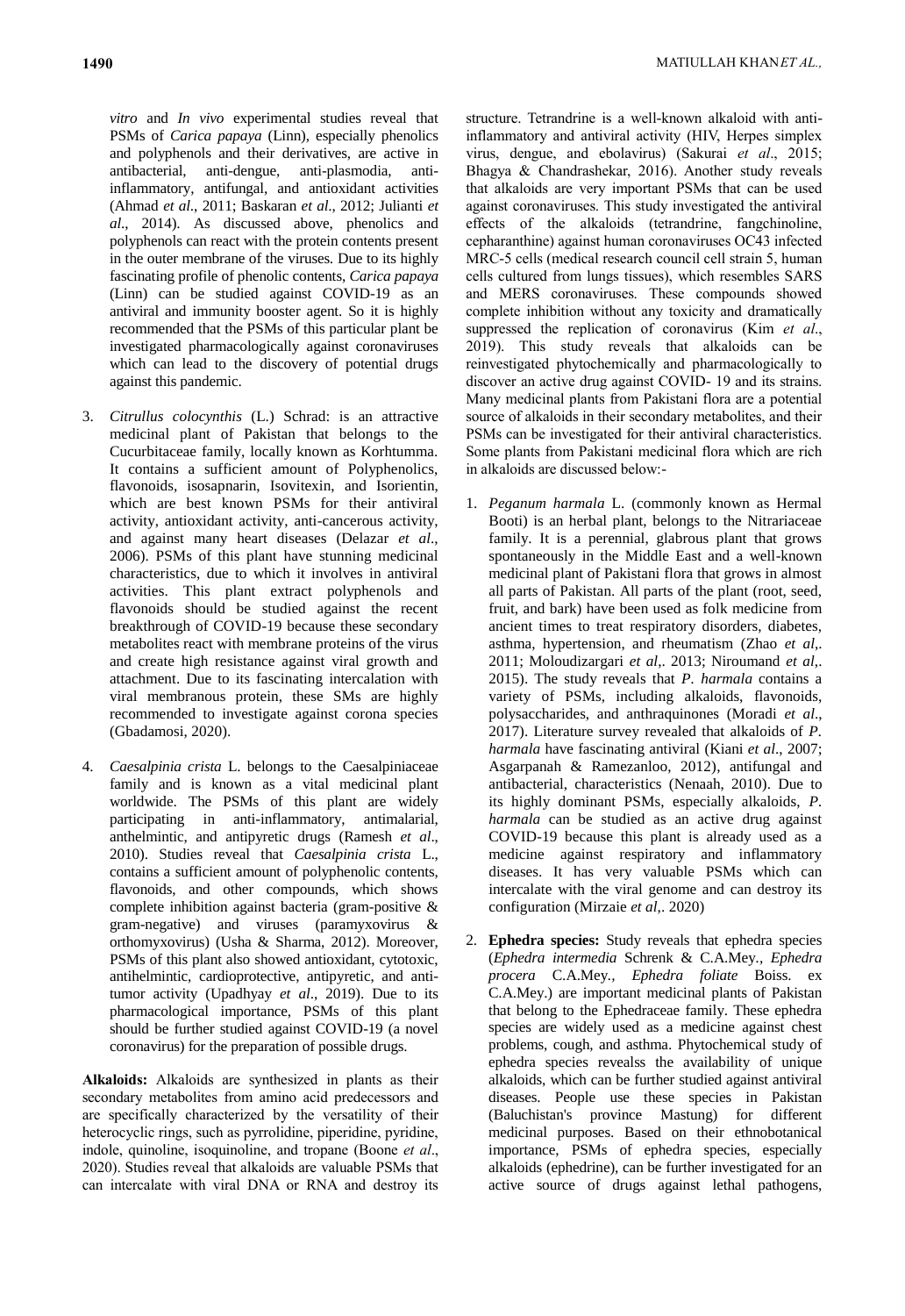especially COVID-19 (Bibi *et al*., 2014; Sriwijitalai & Wiwanitkit, 2020). In light of the characteristics mentioned above, it is highly recommended that Ephedra species be reinvestigated for their phytochemical characteristics to overcome the drugless virus-based pandemics, especially COVID-19.

- 3. *Trachyspermum ammi* **L. Sprague.:** It is a wellknown plant of Pakistani medicinal flora (common name Ajowain) that belongs to the Apiaceae family, having a bitter and pungent taste. It grows in almost all part of Pakistan and people uses both leaves and seeds as a flavoring agent. Phytochemical studies of *T. ammi* has shown vital PSMs (alkaloids, flavonoids, resins, steroids, tannins), which Recent study reveals that PSMs of T*. ammi* can be used in combating with coronaviruses and should be further studied for its phytochemical and pharmacological characteristics because it has very important alkaloids and flavonoids that can destroy the genomic structure of corona species (Maurya *et al*., 2020). So, it is highly recommended that this plant be again considered for its viral defensive mechanism due to its valuable secondary metabolites.
- 4. *Capparis decidua* (Forssk.) Edgew. It belongs to the Capparaceae family, a well-known folk medicinal plant of Pakistani flora widely available in Asia, Africa, and Saudi Arabia (local name Kari, Kair, Delha) (Nazar *et al*., 2020). This plant has many attractive pharmacological characteristics such as antiinflammatory, anti-tumor, antibacterial, analgesic, antifungal, and antioxidant activity. The Kari plant is a folk medicinal plant whose bark, leaves, roots, and fruit are anti-inflammatory agents. Recent studies reveal that this plant contains many important medicinal secondary metabolites, especially a diverse set of alkaloids in its stem, root, bark and fruit. Moreover, it has been reported that PSMs of *C. decidua* also participate in antiviral activities (Rathee *et al*., 2010; Mohammed *et al*., 2012). Studies reveal that the bark and root extracts of *C. decidua* contain alkaloids (carbicine, codonocarpine, isocodonocarpine & capparidisinine) (Forster *et al*., 2016a, 2017b). There is no reported search on *Capparis decidua*  (Forssk.) Edgew PSMs for their antiviral activity against COVID-19 whereas, fascinating alkaloids of this plant can be investigated pharmacologically and phytochemically against coronaviruses.

## **Conclusion and Recommendations**

There are many types of plant secondary metabolites that have very effective antimicrobial and antiviral activities. There is a wide variety in PSMs of different plants from Pakistani Flora, which show their reactive behavior against various pathogens differently. The primary reason behind this review article is to recommend medicinal plants from Pakistani flora for their fascinating PSMs, which can be a precious source of the antiviral drug, especially against corona species and COVID-19. Above mentioned plants are wellknown medicinal plants of Pakistani flora, and these are participating in antimicrobial, antiviral, antibacterial anti-cancerous, and antifungal activities already. Due to their high potential and fascinating PSMs, medicinal plants from Pakistani flora (mainly discussed species) should be considered for investigation against COVID-19. The discussed species and their PSMs can help scientists and biologists to investigate the right plant against coronaviruses. So, it is highly recommended that above mentioned medicinal plants should be reinvestigated pharmacologically against coronavirus species. This investigation can bring valuable results in the discovery of drugs against the recent pandemic.

In this regard, the clinical trials and research of discussed species should be explored again. These clinical trials can help to discover a potential drug against this deadly virus. There are the evidences that nature has created many pandemics, and their solution is also available in the nature. The only need is to find that solution with struggle and trials. In light of the above, the discussed medicinal plants' secondary metabolites can cope with this situation. The only need is the economic support of the government and researchers to investigate these plants again against COVID-19. This research leads to a potential drug against this deadly virus and will explore new horizons of advancement in Pakistan economically.

In summary, the suggested research on Pakistani medicinal plants can contribute to the development of Pakistan economically and medically. So, the government of Pakistan should support the researchers to reinvestigate the plants mentioned above against the world pandemic of COVID-19. This research will lead to a precise medicine that will indeed contribute to the world's medical field and explore new horizons of the economic development of Pakistan.

### **References**

- Abonyi, D., M. Abonyi, C. Esimone and E. Ibezim. 2009. Plants as sources of antiviral agents. *Afri. J. Biotech.*, 8(17)
- Acharya, S., J. Thomas and S. Basu. 2006. Fenugreek: an "old world" crop for the "new world". *Biodiversity*, **7**(3-4): 27-30.
- Adem, S., V. Eyupoglu, I. Sarfraz, A. Rasul and M. Ali. 2020. Identification of potent COVID-19 main protease (Mpro) inhibitors from natural polyphenols: An in silico strategy unveils a hope against CORONA.
- Ahmad, N., H. Fazal, M. Ayaz, B.H. Abbasi, I. Mohammad and L. Fazal. 2011. Dengue fever treatment with *Carica papaya* (Linn) leaves extracts. *Asian Pacific J. Trop. Biomed*., 1(4): 330-333.
- Airaodion, A.I., J.A. Ekenjoku, I.U. Akaninyene and A.U. Megwas. 2020. Antibacterial potential of ethanolic and aqueous extracts of *Carica papaya* leaves. *Asian J. Biochem. Genetics & Molecular Biol.*, 3(2): 1-6.
- Akram, M., I.M. Tahir, S.M.A. Shah, Z. Mahmood, A. Altaf, K. Ahmad, N. Munir, M. Daniyal, S. Nasir and H. Mehboob. 2018. Antiviral potential of medicinal plants against HIV, HSV, influenza, hepatitis, and coxsackievirus: A systematic review. *Phytoth. Res*., 32(5): 811-822.
- Alamri, M.A., A. Altharawi, A.B. Alabbas, M.A. Alossaimi and S.M. Alqahtani. 2020. Structure-based virtual screening and molecular dynamics of phytochemicals derived from Saudi medicinal plants to identify potential COVID-19 therapeutics. *Arab. J. Chem*.*,* 13: 7224-7234.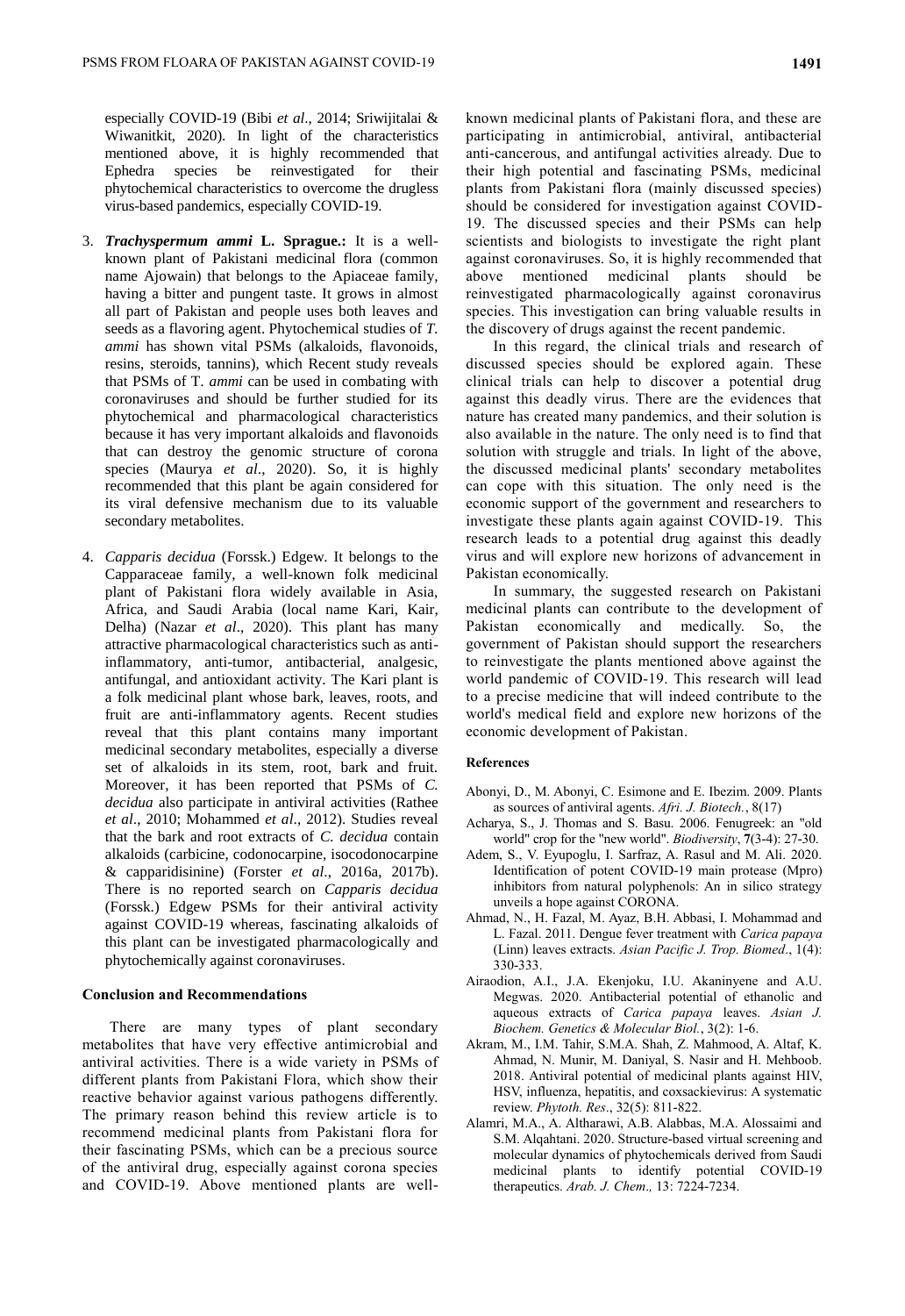- Asgarpanah, J. and F. Ramezanloo. 2012. Chemistry, pharmacology and medicinal properties of *Peganum harmala* L. *Afr. J. Pharmacog. & Pharm*., 6(22): 1573-1580.
- Baskaran, C., S. Velu and K. Kumaran. 2012. The efficacy of *Carica papaya* leaf extract on some bacterial and a fungal strain by well diffusion method. *Asian Pacific J. Trop. Dis*., 2: S658-S662.
- Ben-Shabat, S., L. Yarmolinsky, D. Porat and A. Dahan. 2020. Antiviral effect of phytochemicals from medicinal plants: applications and drug delivery strategies. *Drug Deli. & Transla. Res*., 10(2): 354-367.
- Bhagya, N. and K. Chandrashekar. 2016. Tetrandrine-A molecule of wide bioactivity. *Phytoch*., 125: 5-13.
- Bibi, T., M. Ahmad, R.B. Tareen, N.M. Tareen, R. Jabeen, S.U. Rehman, S. Sultana, M. Zafar and G. Yaseen. 2014. Ethnobotany of medicinal plants in district Mastung of Balochistan province-Pakistan. *J. Ethnopharm*., 157: 79-89.
- Boone, H.A., D. Medunjanin and A. Sijerčić. 2020. Review on Potential of Phytotherapeutics in Fight against COVID-19. *Int. J. Innov. Sci. Res. Technol*., 5: 481-491.
- Chan, E.W.C., J. Tangah, S. Baba, H.T. Chan, M. Kainuma and T. Inoue. 2018. *Caesalpinia crista*: A coastal woody climber with promising therapeutic values. *J. App. Pharm. Sci*., 8(03): 133-140.
- Chen, Y.W., C.P. B. Yiu and K.Y. Wong. 2020. Prediction of the SARS-CoV-2 (2019-nCoV) 3C-like protease (3CL pro) structure: virtual screening reveals velpatasvir, ledipasvir, and other drug repurposing candidates., F1000Research 9.
- Delazar, A., S. Gibbons, A. R. Kosari, H. Nazemiyeh, M. Modarresi, L. Nahar and S.D. Sarker. 2006. Flavone Cglycosides and cucurbitacin glycosides from *Citrul. Colocy*. *DARU J. Pharm. Sci*., 14(3): 109-114.
- Dhama, K., K. Karthik, R. Khandia, A. Munjal, R. Tiwari, R. Rana, S.K. Khurana, S. Ullah, R.U. Khan and M. Alagawany. 2018. Medicinal and therapeutic potential of herbs and plant metabolites/extracts countering viral pathogens-current knowledge and future prospects. *Curr. Drug Metabol*., 19(3): 236-263.
- Elansary, H.O., A. Szopa, P. Kubica, H. Ekiert, M. Klimek-Szczykutowicz, D.O. El-Ansary and E.A. Mahmoud. 2020. Polyphenol profile and antimicrobial and cytotoxic activities of natural *Mentha× piperita* and *Mentha longifolia* populations in Northern Saudi Arabia. *Processes*., 8(4): 479.
- Elhadef, K., S. Smaoui, M. Fourati, H. Ben Hlima, A. Chakchouk Mtibaa, I. Sellem, K. Ennouri and L. Mellouli. 2020. A Review on Worldwide Ephedra History and Story: From Fossils to Natural Products Mass Spectroscopy Characterization and Biopharmacotherapy Potential., *Evid-Based Complem. & Alternat. Med.,* 2020.
- ElNour, M.E., A.M. Ali and B. Saeed. 2015. Antimicrobial activities and phytochemical screening of callus and seeds extracts of fenugreek (*Trigonella foenum-graecum*). *Int. J. Curr. Microbiol. App. Sci*., 4(2): 147-157.
- Fatiha, B., H. Didier, G. Naima, M. Khodir, K. Martin, K. Léocadie, S. Caroline, C. Mohamed and D. Pierre. 2015. Phenolic composition, *In vitro* antioxidant effects and tyrosinase inhibitory activity of three Algerian Mentha species: *M. spicata* (L.), *M. pulegium* (L.) and *M. rotundifolia* (L.) Huds (Lamiaceae). *Ind. Crops & Prod*., 74: 722-730.
- Forster, Y., A. Ghaffar and S. Bienz. 2016. A new view on the codonocarpine type alkaloids of *Capparis decidua. Phytochem*., 128: 50-59.
- Forster, Y., A. Ghaffar and S. Bienz. 2017. Chromatographic separation of the codonocarpine type alkaloids from the root bark of *Capparis decidua. Bio-protocol*., **7**(4): 1-16.
- Gbadamosi, I.T. 2020. Stay Safe: Helpful Herbal Remedies in COVID-19 infection. *Afri. J. Biomed. Res*., 23(2): 131-133.
- Gottfried, S.F. 2007. The raison of secondary plant substances. *Sci*., 129(3361): 1466-1470.
- Gyebi, G.A., O.B. Ogunro, A.P. Adegunloye, O.M. Ogunyemi and S.O. Afolabi. 2020. Potential inhibitors of coronavirus 3-chymotrypsin-like protease (3CLpro): An in silico screening of alkaloids and terpenoids from African medicinal plants. *J. Biomol. Struc & Dynamics*., 39(9): 3396-3408.
- Hussain, A.I., H.A. Rathore, M.Z. Sattar, S.A. Chatha, S.D. Sarker and A.H. Gilani. 2014. *Citrullus colocynthis* (L.) Schrad (bitter apple fruit): A review of its phytochemistry, pharmacology, traditional uses and nutritional potential. *J. Ethnopharm*., 155(1): 54-66.
- Ibragic, S. and E. Sofić. 2015. Chemical composition of various Ephedra species. *Bosn. J. Basic Med. Sci*., 15(3): 21.
- Julianti, T., M. De Mieri, S. Zimmermann, S.N. Ebrahimi, M. Kaiser, M. Neuburger, M. Raith, R. Brun and M. Hamburger. 2014. HPLC-based activity profiling for antiplasmodial compounds in the traditional Indonesian medicinal plant *Carica papaya* L. *J. Ethnopharm*., 155(1): 426-434.
- Kiani, S., M. Shamsi Shahrabadi, A. Ataei and N. Sajjadi. 2007. *Peganum harmala* seed extract can prevent HSV-1 replication *In vitro*. *Iran. J. Virol*., 1(4): 11-16.
- Kim, D.E., J.S. Min, M.S. Jang, J.Y. Lee, Y.S. Shin, C.M. Park, J.H. Song, H.R. Kim, S. Kim and Y.H. Jin. 2019. Natural bis-benzylisoquinoline alkaloids-tetrandrine, fangchinoline, and cepharanthine, inhibit human coronavirus OC43 infection of MRC-5 human lung cells. *Biomol*., 9(11): 696.
- Korkina, L., V. Kostyuk, A. Potapovich, W. Mayer, N. Talib and C. De Luca. 2018. Secondary Plant Metabolites for Sun Protective Cosmetics: From Pre-Selection to Product Formulation. *Cosmetics*, 5(2): 32.
- Kumar Ramanujam, P., C. Sivasankaran, R. SathendraElumalai, V. J. Xavier, K. Sekar and B. Balasubramanian. 2014. Phytochemical analysis of Indian folklore medicinal plants *Cassia fistula* and *Luffaacutangula*., *Int. J. Chem. Tech. Res.*, 6(12): 5071-5080.
- Lamchouri, F., A. Settaf, Y. Cherrah, M. Hassar, M. Zemzami, N. Atif, E. Nadori, A. Zaid and B. Lyoussi. 2000. *In vitro* cell-toxicity of *Peganum harmala* alkaloids on cancerous cell-lines. *Fitoterapia*., 71(1): 50-54.
- Lee, S.A., S.K. Hong, C.I. Suh, M.H. Oh, J.H. Park, B.W. Choi, S.W. Park and S.Y. Paik. 2010. Anti-HIV-1 efficacy of extracts from medicinal plants. *J. Microb*., 48(2): 249-252.
- Lin, L.T., W.C. Hsu and C.C. Lin. 2014. Antiviral natural products and herbal medicines. *J. Trad. & Complem. Med*., 4(1): 24-35.
- Maurya, V.K., S. Kumar, M.L. Bhatt and S.K. Saxena. 2020. Therapeutic development and drugs for the treatment of COVID-19. coronavirus disease 2019 (COVID-19), *Springer*, 109-126.
- Mirzaie, A., M. Halaji, F.S. Dehkordi, R. Ranjbar and H. Noorbazargan. 2020. A narrative literature review on traditional medicine options for treatment of corona virus disease 2019 (COVID-19). *Complem. Therap. Clini Pract*., 40: 101214.
- Mohammed, M., H.S. Khalid, A. Muddathir, N.A. Siddiqui and M. Ali. 2012. A novel germacranolide sesquiterpene lactone with anti-inflammatory effect from *Capparis decidua* (Forsk.). *Int. J. Res. Pharm. & Chem*., 2(4): 1073-1077.
- Moloudizargari, M., P. Mikaili, S. Aghajanshakeri, M.H. Asghari and J. Shayegh. 2013. Pharmacological and therapeutic effects of Peganum harmala and its main alkaloids. *Pharma. Rev*., **7**(14): 199.
- Moradi, M.T., A. Karimi, M. Rafieian-Kopaei and F. Fotouhi. 2017. *In vitro* antiviral effects of *Peganum harmala* seed extract and its total alkaloids against Influenza virus. *Microb. Pathogen*., 110: 42-49.